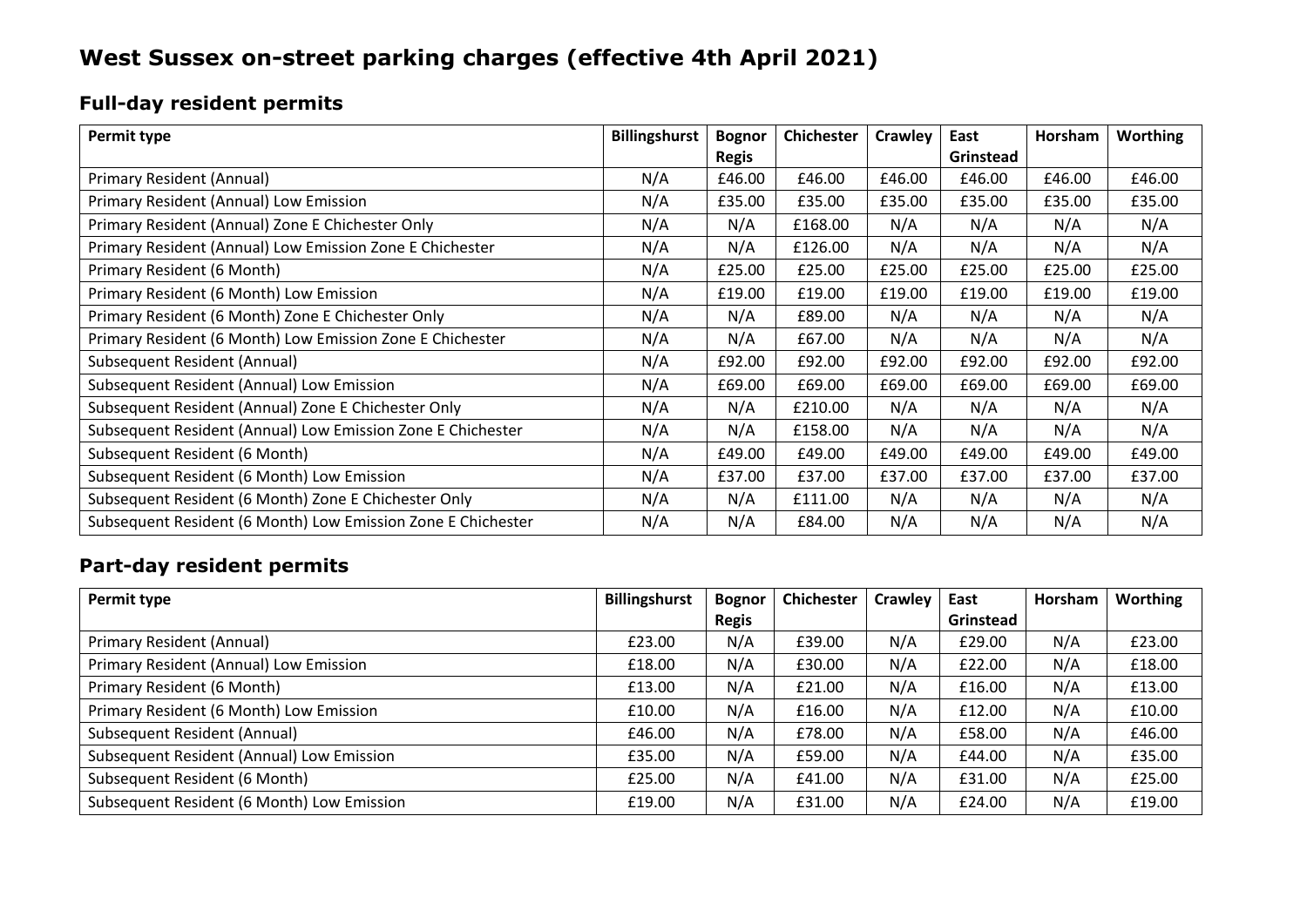## **Visitor permits**

| Permit type                          | <b>Billingshurst</b> | <b>Bognor</b> | Chichester | Crawley | East      | Horsham | <b>Worthing</b> |
|--------------------------------------|----------------------|---------------|------------|---------|-----------|---------|-----------------|
|                                      |                      | <b>Regis</b>  |            |         | Grinstead |         |                 |
| Book of 10                           | £4.50                | £4.50         | £4.50      | £4.50   | £4.50     | £4.50   | £4.50           |
| Daily - 8 Hour Zone                  | N/A                  | £1.80         | £1.80      | £1.80   | £1.80     | N/A     | N/A             |
| Daily - 9 Hour Zone                  | N/A                  | N/A           | N/A        | N/A     | N/A       | N/A     | £2.00           |
| Daily - 12 Hour Zone                 | N/A                  | N/A           | £2.70      | N/A     | N/A       | £2.70   | N/A             |
| Weekly - 8 Hour Zone                 | N/A                  | £10.80        | £10.80     | £10.80  | £10.80    | N/A     | N/A             |
| Weekly - 9 Hour Zone                 | N/A                  | N/A           | N/A        | N/A     | N/A       | N/A     | £12.00          |
| Weekly - 12 Hour Zone                | N/A                  | N/A           | £16.20     | N/A     | N/A       | £16.20  | N/A             |
| Weekly - 12 Hour Zone - Chichester S | N/A                  | N/A           | N/A        | N/A     | N/A       | N/A     | N/A             |

## **Full-day non-resident permits**

| Permit type                                           | <b>Billingshurst</b> | <b>Bognor</b> | <b>Chichester</b> | Crawley | East      | Horsham | Worthing |
|-------------------------------------------------------|----------------------|---------------|-------------------|---------|-----------|---------|----------|
|                                                       |                      | <b>Regis</b>  |                   |         | Grinstead |         |          |
| Non-Resident (Annual)                                 | N/A                  | £282.00       | £282.00           | £282.00 | £282.00   | £282.00 | £282.00  |
| Non-Resident (Annual) Low Emission                    | N/A                  | £212.00       | £212.00           | £212.00 | £212.00   | £212.00 | £212.00  |
| Non-Resident (Annual) Zone E Chichester Only          | N/A                  | N/A           | £282.00           | N/A     | N/A       | N/A     | N/A      |
| Non-Resident (Annual) Low Emission Zone E Chichester  | N/A                  | N/A           | £212.00           | N/A     | N/A       | N/A     | N/A      |
| Non-Resident (6 Month)                                | N/A                  | £149.00       | £149.00           | £149.00 | £149.00   | £149.00 | £149.00  |
| Non-Resident (6 Month) Low Emission                   | N/A                  | £112.00       | £112.00           | £112.00 | £112.00   | £112.00 | £112.00  |
| Non-Resident (6 Month) Zone E Chichester Only         | N/A                  | N/A           | £149.00           | N/A     | N/A       | N/A     | N/A      |
| Non-Resident (6 Month) Low Emission Zone E Chichester | N/A                  | N/A           | £112.00           | N/A     | N/A       | N/A     | N/A      |

## **Part-day non-resident permits**

| Permit type                         | <b>Billingshurst</b> | <b>Bognor</b> | <b>Chichester</b> | <b>Crawley</b> | East      | Horsham | Worthing |
|-------------------------------------|----------------------|---------------|-------------------|----------------|-----------|---------|----------|
|                                     |                      | <b>Regis</b>  |                   |                | Grinstead |         |          |
| Non-Resident (Annual)               | £169.00              | N/A           | £169.00           | N/A            | £169.00   | N/A     | £169.00  |
| Non-Resident (Annual) Low Emission  | £127.00              | N/A           | £127.00           | N/A            | £127.00   | N/A     | £127.00  |
| Non-Resident (6 Month)              | £89.00               | N/A           | £89.00            | N/A            | £89.00    | N/A     | £89.00   |
| Non-Resident (6 Month) Low Emission | £67.00               | N/A           | £67.00            | N/A            | £67.00    | N/A     | £67.00   |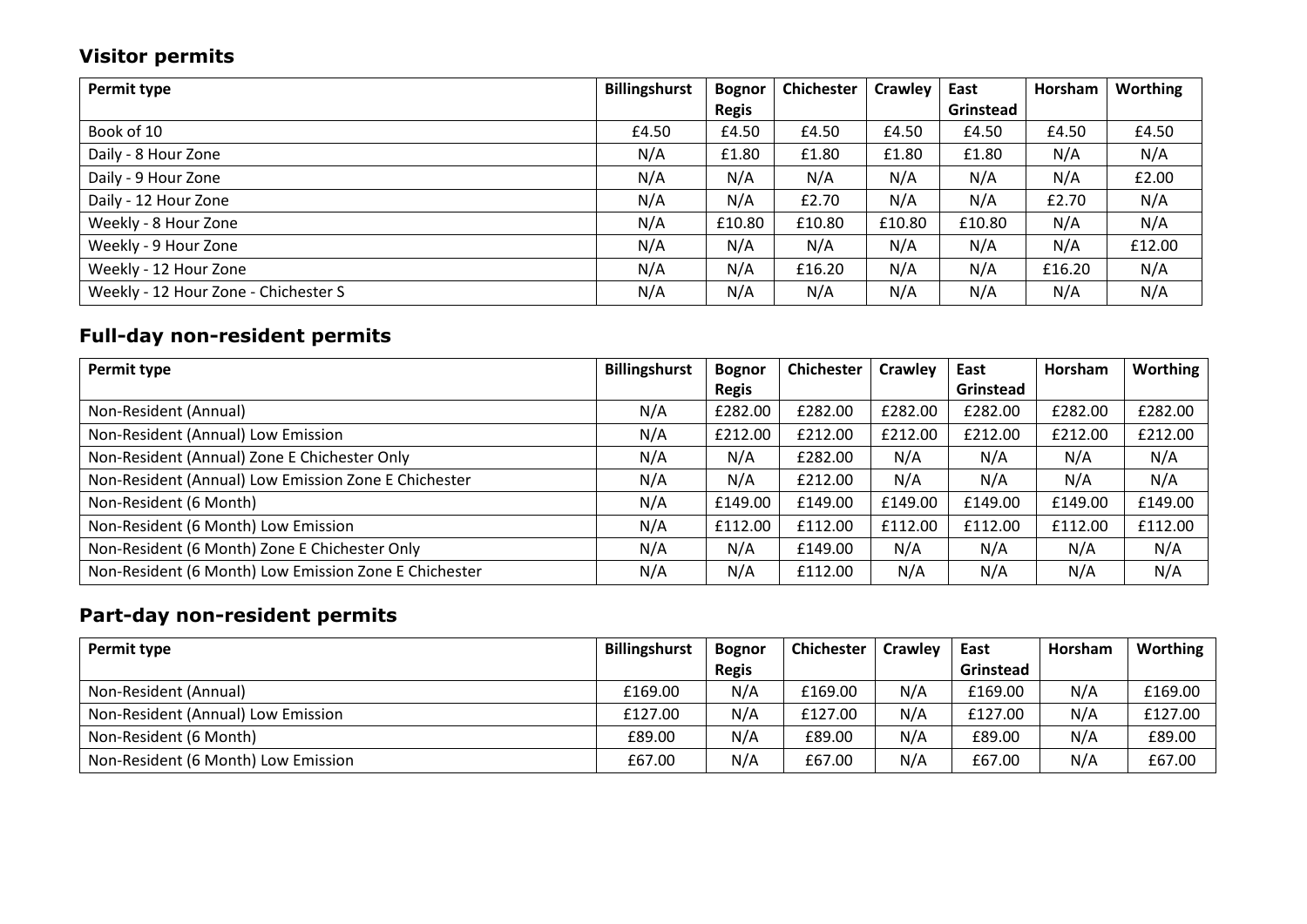#### **Full-day discounted charity permits**

| Permit type                                            | <b>Billingshurst</b> | <b>Bognor</b> | <b>Chichester</b> | Crawley | East      | Horsham | Worthing |
|--------------------------------------------------------|----------------------|---------------|-------------------|---------|-----------|---------|----------|
|                                                        |                      | <b>Regis</b>  |                   |         | Grinstead |         |          |
| Non-Resident (Discounted Charity)                      | N/A                  | £141.00       | £141.00           | £141.00 | £141.00   | £141.00 | £141.00  |
| Non-Resident (Discounted Charity) 6 Month              | N/A                  | £75.00        | £75.00            | £75.00  | £75.00    | £75.00  | £75.00   |
| Non-Resident (Discounted Charity) Low Emission         | N/A                  | £106.00       | £106.00           | £106.00 | £106.00   | £106.00 | £106.00  |
| Non-Resident (Discounted Charity) Low Emission 6 Month | N/A                  | £57.00        | £57.00            | £57.00  | £57.00    | £57.00  | £57.00   |

#### **Part-day discounted charity permits**

| Permit type                                            | <b>Billingshurst</b> | <b>Bognor</b> | <b>Chichester</b> | Crawley | East      | Horsham | Worthing |
|--------------------------------------------------------|----------------------|---------------|-------------------|---------|-----------|---------|----------|
|                                                        |                      | <b>Regis</b>  |                   |         | Grinstead |         |          |
| Non-Resident (Discounted Charity)                      | £84.50               | N/A           | £84.50            | N/A     | £84.50    | N/A     | £84.50   |
| Non-Resident (Discounted Charity) 6 Month              | £45.00               | N/A           | £45.00            | N/A     | £45.00    | N/A     | £45.00   |
| Non-Resident (Discounted Charity) Low Emission         | £64.00               | N/A           | £64.00            | N/A     | £64.00    | N/A     | £64.00   |
| Non-Resident (Discounted Charity) Low Emission 6 Month | £34.00               | N/A           | £34.00            | N/A     | £34.00    | N/A     | £34.00   |

## **Healthcare permits**

| Permit type          | <b>Billingshurst</b> | <b>Bognor</b> | <b>Chichester</b> | Crawley | East      | <b>Horsham</b> | <b>Worthing</b> |
|----------------------|----------------------|---------------|-------------------|---------|-----------|----------------|-----------------|
|                      |                      | <b>Regis</b>  |                   |         | Grinstead |                |                 |
| Healthcare (Annual)  | £25.00               | £25.00        | £25.00            | £25.00  | £25.00    | £25.00         | £25.00          |
| Healthcare (6 Month) | N/A                  | N/A           | N/A               | N/A     | N/A       | N/A            | N/A             |

#### **Carer permits**

| Permit type     | <b>Billingshurst</b> | <b>Bognor</b> | <b>Chichester</b> | <b>Crawley</b> | East      | Horsham | Worthing |
|-----------------|----------------------|---------------|-------------------|----------------|-----------|---------|----------|
|                 |                      | <b>Regis</b>  |                   |                | Grinstead |         |          |
| Carer (Annual)  | £22.00               | £22.00        | £22.00            | £22.00         | £22.00    | £22.00  | £22.00   |
| Carer (6 Month) | N/A                  | N/A           | N/A               | N/A            | N/A       | N/A     | N/A      |

#### **Doctor permits**

| Permit type                     | <b>Billingshurst</b> | <b>Bognor</b> | <b>Chichester</b> | <b>Crawley</b> | East      | Horsham | Worthing |
|---------------------------------|----------------------|---------------|-------------------|----------------|-----------|---------|----------|
|                                 |                      | <b>Regis</b>  |                   |                | Grinstead |         |          |
| <b>Full Day Doctor (Annual)</b> | N/A                  | £213.00       | £213.00           | £213.00        | £213.00   | £213.00 | £213.00  |
| Full Day Doctor (6 Month)       | N/A                  | N/A           | N/A               | N/A            | N/A       | N/A     | N/A      |
| Part Day Doctor (Annual)        | £117.00              | N/A           | £117.00           | N/A            | £117.00   | N/A     | £117.00  |
| Part Day Doctor (6 Month)       | N/A                  | N/A           | N/A               | N/A            | N/A       | N/A     | N/A      |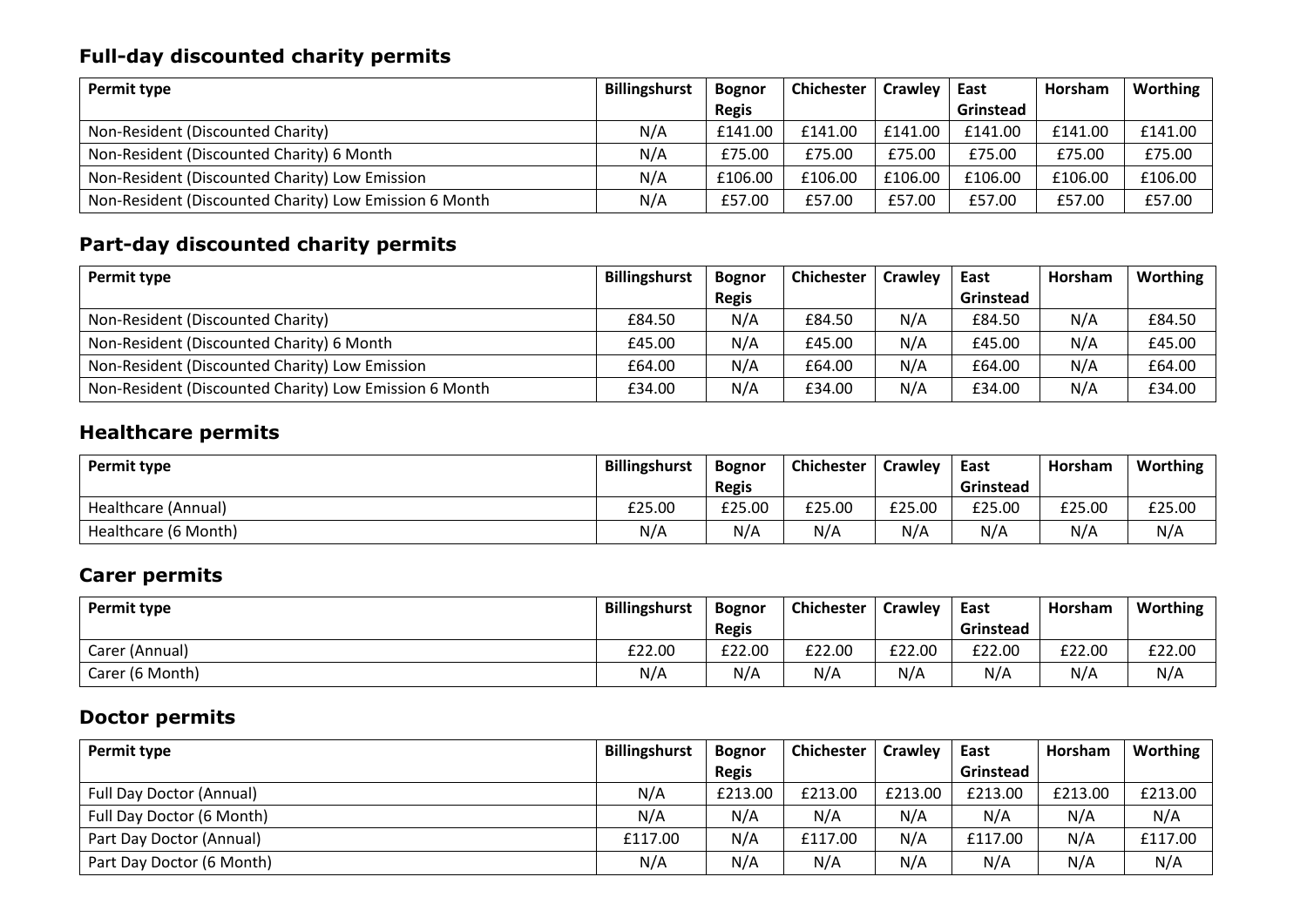## **Trader permits**

| Permit type                     | <b>Billingshurst</b> | <b>Bognor</b> | <b>Chichester</b> | <b>Crawley</b> | East      | Horsham | Worthing |
|---------------------------------|----------------------|---------------|-------------------|----------------|-----------|---------|----------|
|                                 |                      | <b>Regis</b>  |                   |                | Grinstead |         |          |
| <b>Full Day Trader (Annual)</b> | N/A                  | £213.00       | £213.00           | £213.00        | £213.00   | £213.00 | £213.00  |
| Full Day Trader (6 Month)       | N/A                  | N/A           | N/A               | N/A            | N/A       | N/A     | N/A      |
| Part Day Trader (Annual)        | £117.00              | N/A           | £117.00           | N/A            | £117.00   | N/A     | £117.00  |
| Part Day Trader (6 Month)       | N/A                  | N/A           | N/A               | N/A            | N/A       | N/A     | N/A      |

## **Government permits**

| Permit type          | <b>Billingshurst</b> | <b>Bognor</b> | <b>Chichester</b> | <b>Crawley</b> | East      | Horsham | Worthing |
|----------------------|----------------------|---------------|-------------------|----------------|-----------|---------|----------|
|                      |                      | <b>Regis</b>  |                   |                | Grinstead |         |          |
| Government (Annual)  | £26.00               | £26.00        | £26.00            | £26.00         | £26.00    | £26.00  | £26.00   |
| Government (6 Month) | N/A                  | N/A           | N/A               | N/A            | N/A       | N/A     | N/A      |

#### **Hotel permits (Worthing only)**

| Permit type                         | <b>Billingshurst</b> | <b>Bognor</b> | <b>Chichester</b> | <b>Crawley</b> | East      | Horsham | Worthing |
|-------------------------------------|----------------------|---------------|-------------------|----------------|-----------|---------|----------|
|                                     |                      | <b>Regis</b>  |                   |                | Grinstead |         |          |
| Worthing Only - Full Day Book of 10 | N/A                  | N/A           | N/A               | N/A            | N/A       | N/A     | £8.00    |
| Worthing Only - Half Day Book of 10 | N/A                  | N/A           | N/A               | N/A            | N/A       | N/A     | £5.00    |

## **Dispensation notices**

| <b>Dispensation notice type</b> | <b>Billingshurst</b> | <b>Bognor</b> | <b>Chichester</b> | <b>Crawley</b> | East      | Horsham | Worthing |
|---------------------------------|----------------------|---------------|-------------------|----------------|-----------|---------|----------|
|                                 |                      | <b>Regis</b>  |                   |                | Grinstead |         |          |
| Permit Holder Bays Per Day      | £11.00               | £11.00        | £11.00            | £11.00         | £11.00    | £11.00  | £11.00   |
| Permit Holder Bays Per Week     | £66.00               | £66.00        | £66.00            | £66.00         | £66.00    | £66.00  | £66.00   |
| Pay & Display Bays Per Day      | £16.00               | £16.00        | £16.00            | £16.00         | £16.00    | £16.00  | £16.00   |
| Pay & Display Bays Per Week     | £96.00               | £96.00        | £96.00            | £96.00         | £96.00    | £96.00  | £96.00   |
| Uncharged Bays Per Day          | £11.00               | £11.00        | £11.00            | £11.00         | £11.00    | £11.00  | £11.00   |
| Uncharged Bays Per Week         | £66.00               | £66.00        | £66.00            | £66.00         | £66.00    | £66.00  | £66.00   |